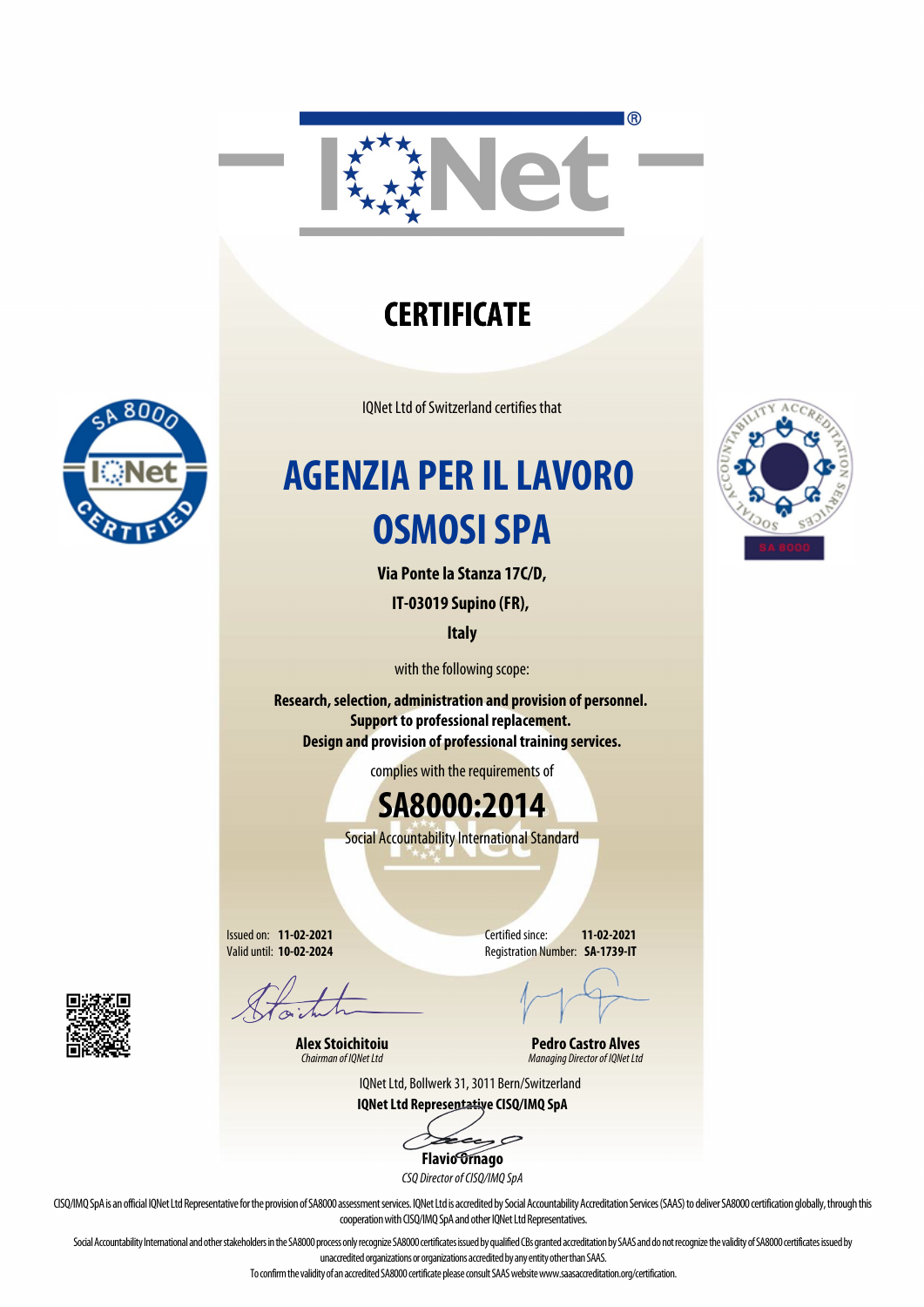

**SCOPE**



# **AGENZIA PER IL LAVORO OSMOSI SPA**

#### **SA8000:2014**

Social Accountability International Standard

(The English version of this scope description is the formally approved version) Attività di ricerca, selezione e somministrazione del personale. Supporto alla ricollocazione professionale. Progettazione ed erogazione di servizi di formazione professionale.

**Page 2 of 3**

**Issued on: 11-02-2021**

**Valid until: 10-02-2024**

This annex is only valid when presented with the corresponding IQNet Ltd Certificate Registration Number **SA-1739-IT IQNet Ltd, Bollwerk 31, 3011 Bern/Switzerland**